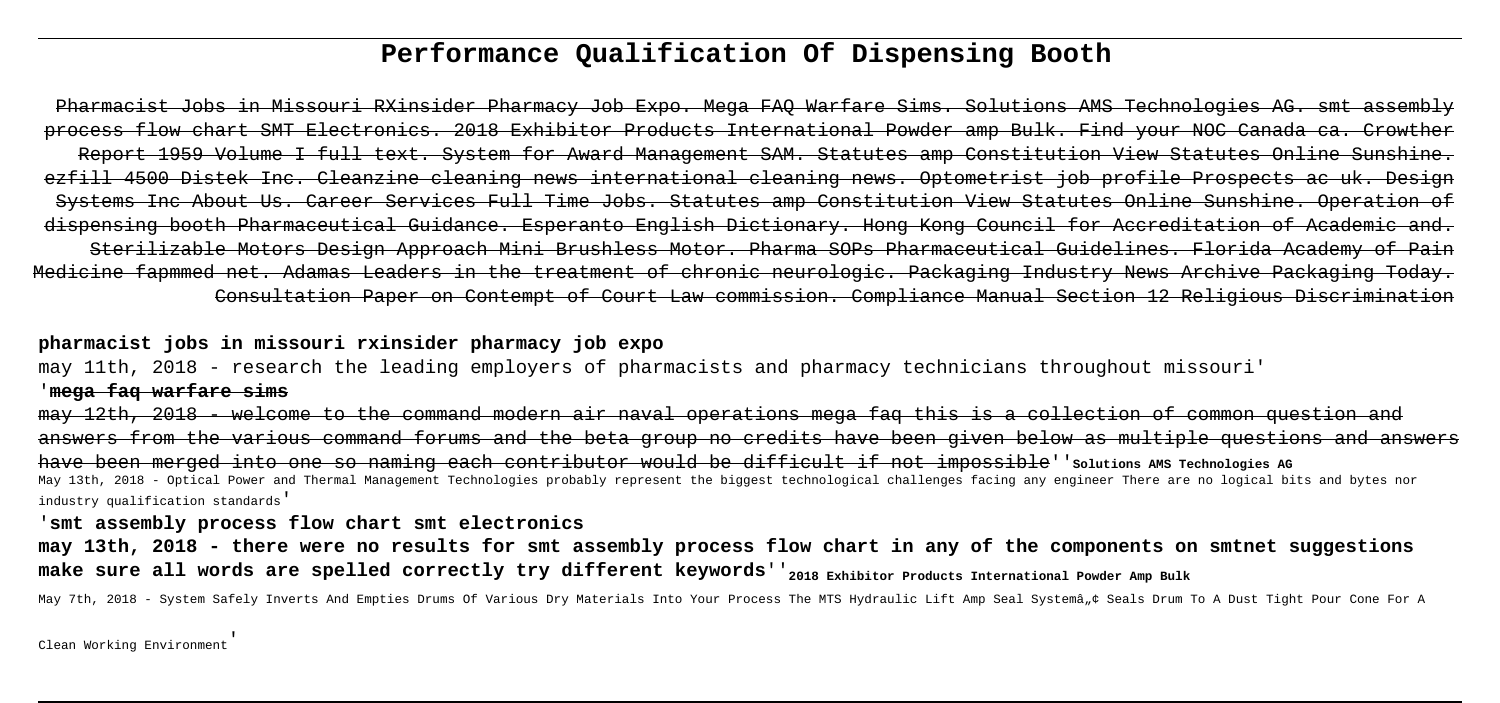'**find your noc canada ca**

**may 14th, 2018 - we use the national occupational classification noc system to classify jobs occupations jobs are grouped based on the type of job duties work a person does for immigration purposes the main job groups are**''**Crowther Report 1959 Volume I full text**

May 12th, 2018 - Crowther Report 15 to 18 1959 Volume I'

'**System for Award Management SAM**

May 13th, 2018 - SAM gov The System for Award Management SAM is the Official U S Government system that consolidated the capabilities of CCR FedReg ORCA and EPLS'

#### '**STATUTES AMP CONSTITUTION VIEW STATUTES ONLINE SUNSHINE**

MAY 12TH, 2018 - 440 091 LAW ENFORCEMENT OFFICER FIREFIGHTER EMERGENCY MEDICAL TECHNICIAN OR PARAMEDIC WHEN ACTING WITHIN THE COURSE OF EMPLOYMENT'

#### '**EZFILL 4500 DISTEK INC**

MAY 12TH, 2018 - THE EZFILL 4500 MAKES MEDIA DEGASSING HEATING AND ACCURATELY DISPENSING SIMPLE AND ERROR FREE UNIQUE INTEGRATION OF IN LINE HEATING WITH VACUUM DEGASSING AND DISPENSING ALLOWS THE UNIT TO PREPARE AND ACCURATELY DISPENSE MEDIA IN AS LITTLE AS 90 SECONDS WHILE RETAINING TIGHT CONTROL OF VOLUME AND TEMPERATURE'

### '**Cleanzine cleaning news international cleaning news**

May 13th, 2018 - Cleanzine your weekly cleaning and hygiene industry newsletter 10th May 2018 Issue no 821 Your industry news first Number 1 for Recruitment We strongly recommend viewing Cleanzine full size in your web browser'

# '**optometrist job profile prospects ac uk**

may 14th, 2018 - discover what it takes to be a optometrist find out expected salary working hours qualifications and more''**Design Systems Inc About Us**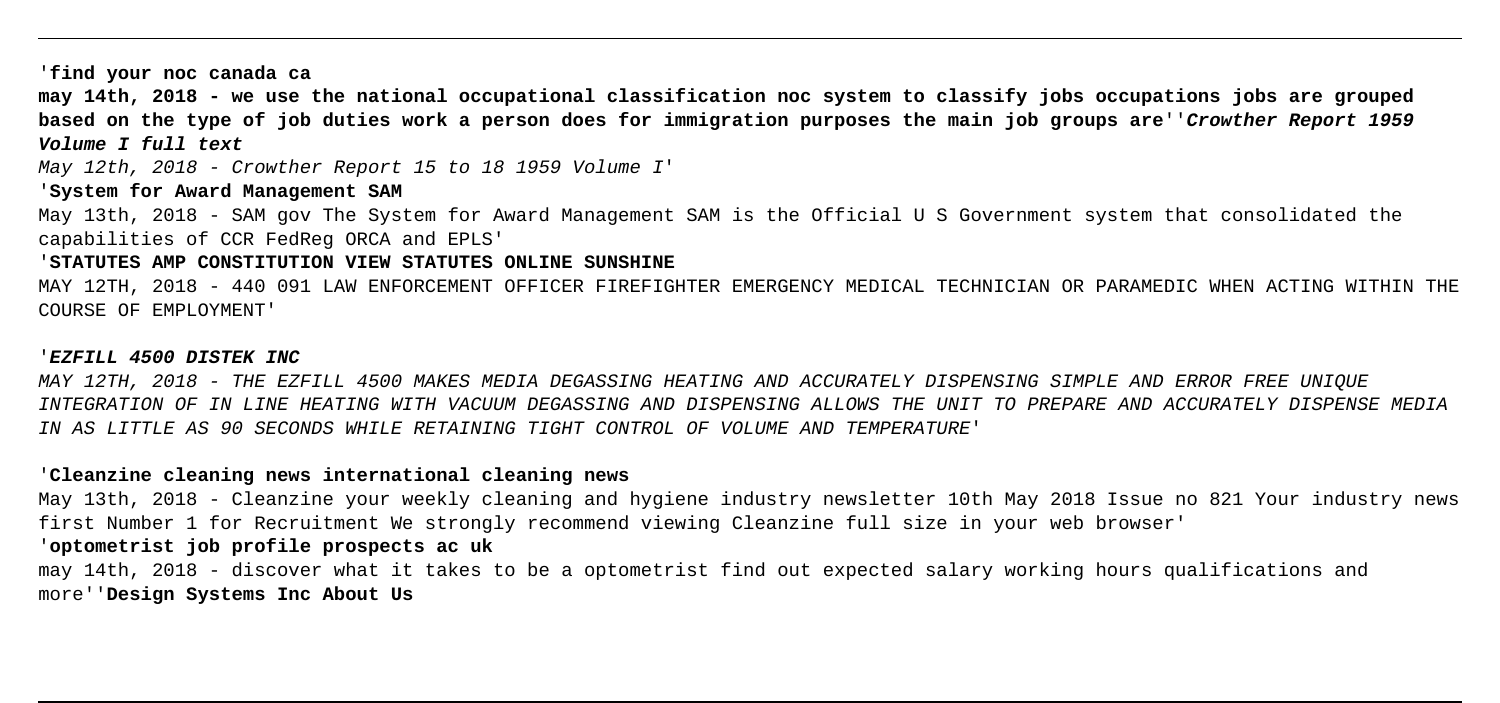May 13th, 2018 - About Us Design Systems Inc is a multi award winning full service provider of manufacturing process engineering and program management services With over 35 years of corporate experience our staff has literally thousands of hours of manufacturing engineering experience in design and process integration representing numerous discrete''**Career Services Full Time Jobs**

May 13th, 2018 - Full Time Jobs Updated May 11 2018 To View A Specific Job Description Select The Respective Job Number Position Title From The List Below For Additional Information Contact Career Services'

### '**Statutes amp Constitution View Statutes Online Sunshine**

May 10th, 2018 - 381 00651 Periodic evaluation and assessment of onsite sewage treatment and disposal systems'

# '**Operation of dispensing booth Pharmaceutical Guidance**

May 12th, 2018 - Objective To lay down a procedure for operation of dispensing booth Scope This procedure is applicable to the Raw material Store at Pharmaceutical Company Name'

# '**Esperanto English Dictionary**

**May 12th, 2018 - Presentation Prezentado This dictionary is issued from the data of the multilingual dictionary Ergane It contains more than 15000 words If you wish to have a rapid overview of the Esperanto vocabulary consult the glossary of most frequent words**'

#### '**Hong Kong Council for Accreditation of Academic and**

May 14th, 2018 - A summary accreditation report is a direct extract of the corresponding accreditation report A summary accreditation report captures the assessment of an accredited operator programme against relevant criteria and standards the HKCAAVQ determination any stipulated requirements and restrictions the approved enrolment as well as the'

#### '**STERILIZABLE MOTORS DESIGN APPROACH MINI BRUSHLESS MOTOR**

**MAY 13TH, 2018 - UNDERSTANDING THE PORTESCAP DESIGN APPROACH AND DEVELOPMENT PROCESS FOR BLDC SLOTTED STERILIZABLE MOTORS**'